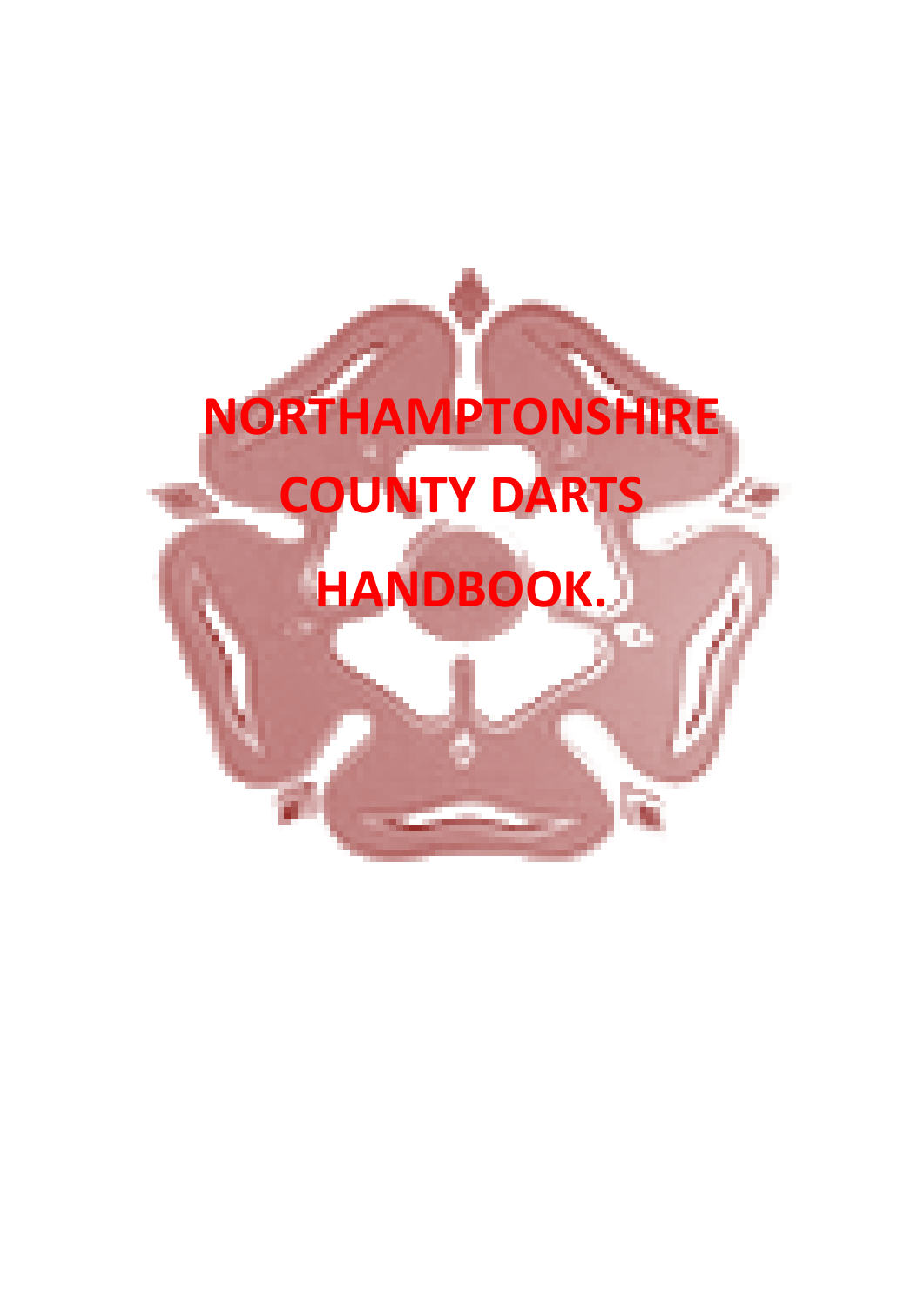# **Introduction**

The purpose of this manual is to provide all players and officials with an understanding of Northamptonshire County Darts, its operational requirements and general culture.

# **Darts Etiquette**

- Players and friends are to treat venues and fellow visitors with a courteous, respectful manner. i.e. noting appropriate dress codes, language and behaviour in general.
- Under no circumstances should anyone bring their own food or drink into the venue.
- If you are unable to play, please advise a team selector as early as possible. Equally, if you are going to be late to a game, let an official know.
- Ensure you are at the venue 1 hour before the draw, as recommended by the BDO.
- Make sure you have contact numbers for match day officials.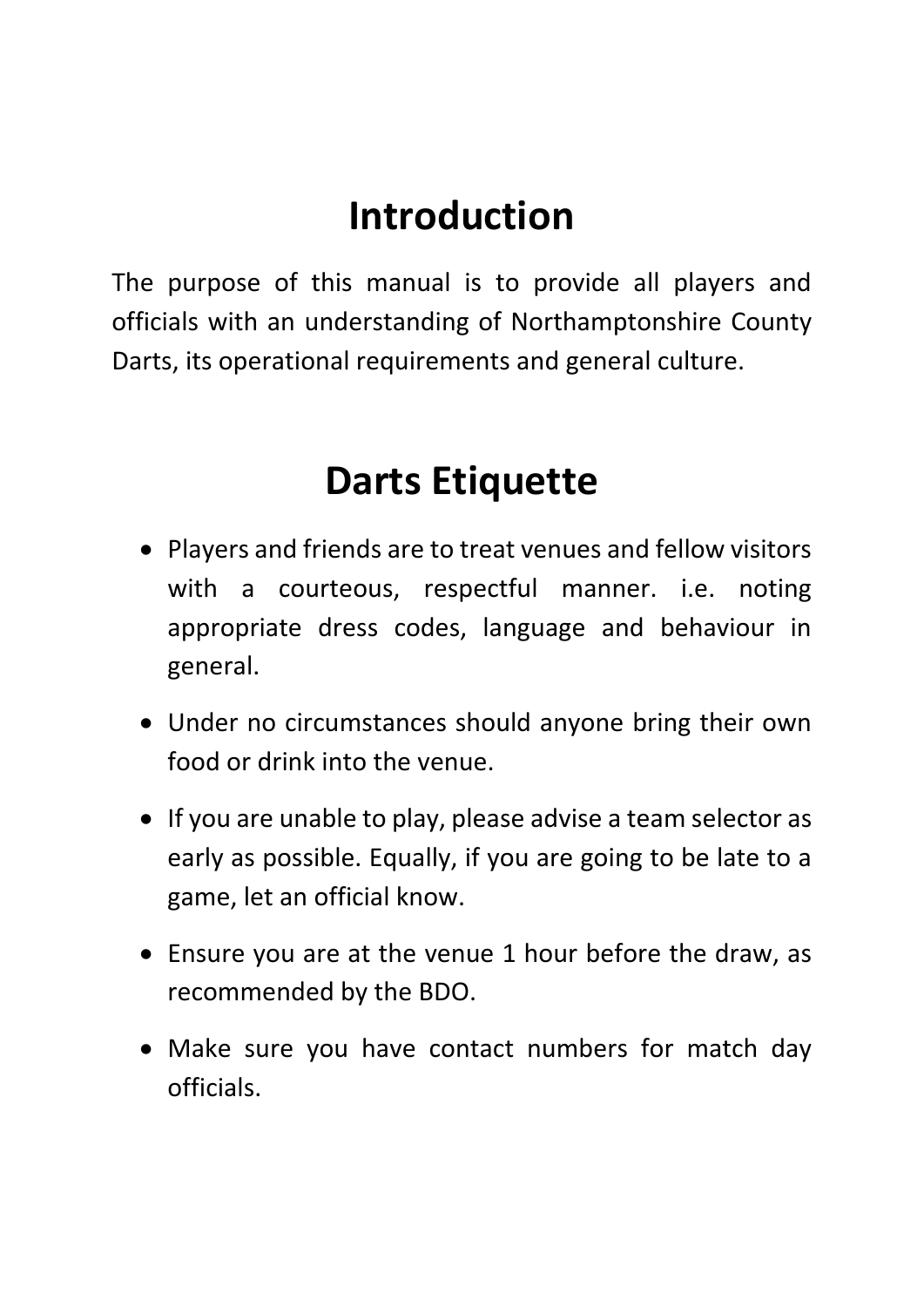• Players are required to bring a raffle prize to the home games. The raffle is an important way of raising money for the county.

# **DRESS CODE**

- The county attire is black trousers, ironed county shirt and black shoes.
- Players are not permitted to wear jeans, neither shall they wear trousers, or skirts made with denim, or corduroy material, which have been fashioned in a 'jeans style'. This restriction shall also apply to any form of 'track-suit' attire.
- No headgear shall be worn, without the prior permission of the BDO appointed Organisers. E.G. A Sikh would qualify for such permission.
- Players are permitted to wear sweatbands on their wrists.
- Players are not permitted to wear any article of clothing over the approved Playing Attire.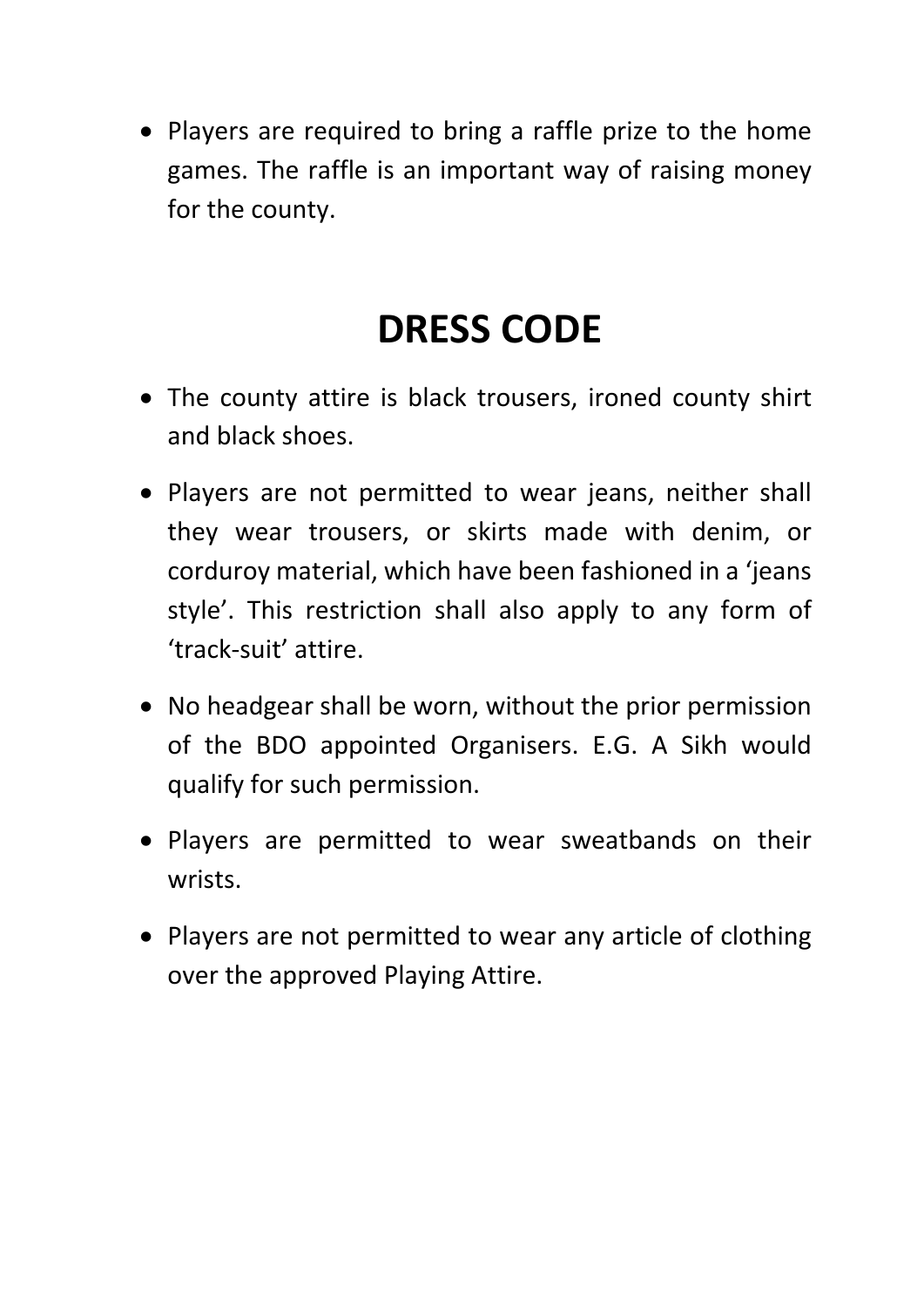# **Roles and Responsibilities**

# **Chairman**

- Provide leadership to the committee.
- Ensure that all committee meetings are constructive and deal with issues that concern the county and super league.
- Call meetings of the committee when required.
- Liaise with all committee members.
- Ensure that work is appropriately distributed amongst the committee members.
- Remain aware of the county financial status.
- Any other duties as required.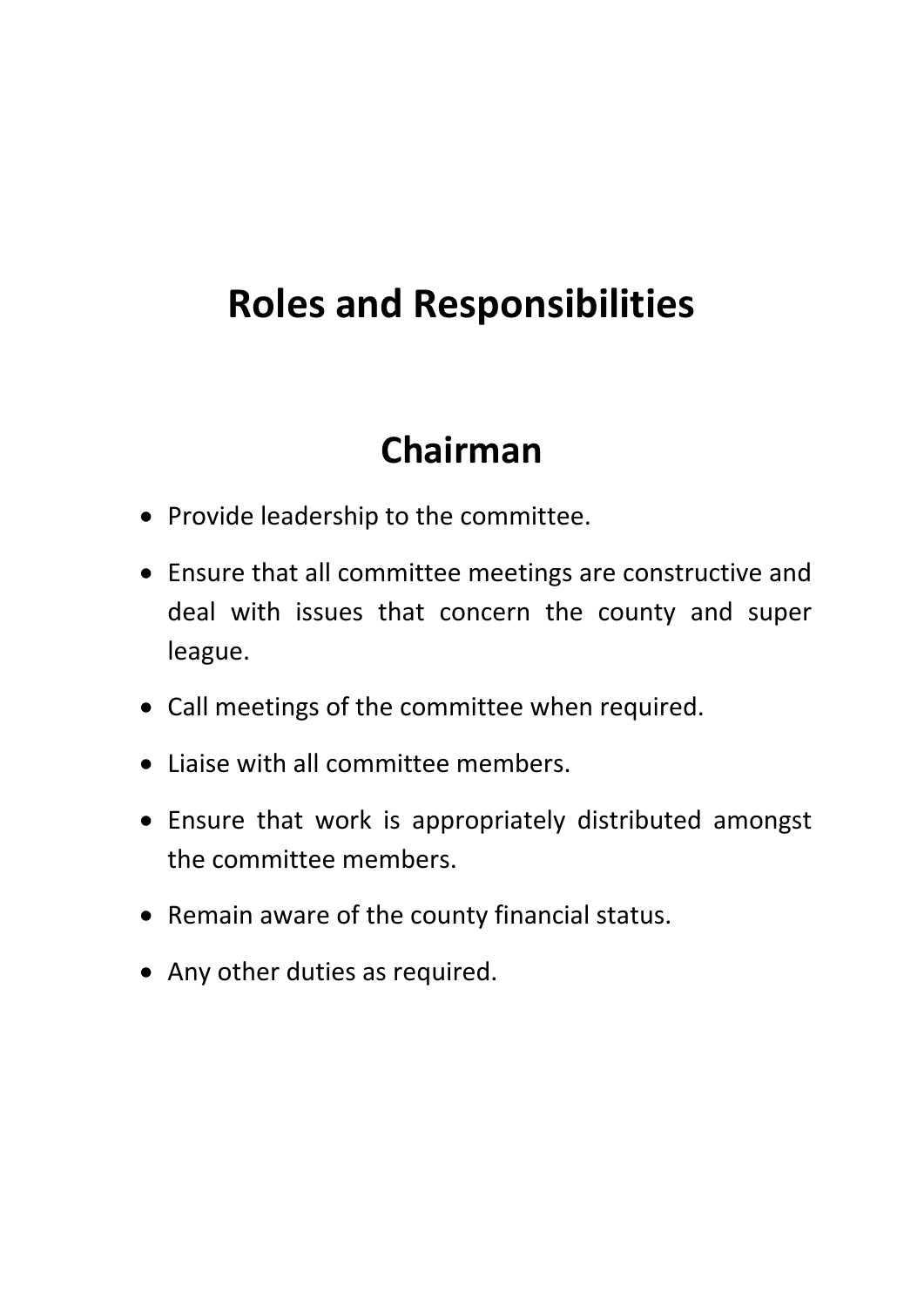# **County Secretary**

- Ensure a suitable person attends the UKDA meetings.
- Ensure all players UKDA National League registration papers are completed and submitted to the divisional head.
- Work with the super league secretary to set dates prior to the start of the playing season for all UKDA compulsory competitions.
- Ensure that any matters arising from meetings are appropriately dealt with.
- Ensure minutes at taken at each committee meeting.
- Ensure that players are informed whether they have been selected to play county.
- Ensure all match results are emailed to the UKDA within the given time frame.
- Any other duties as required.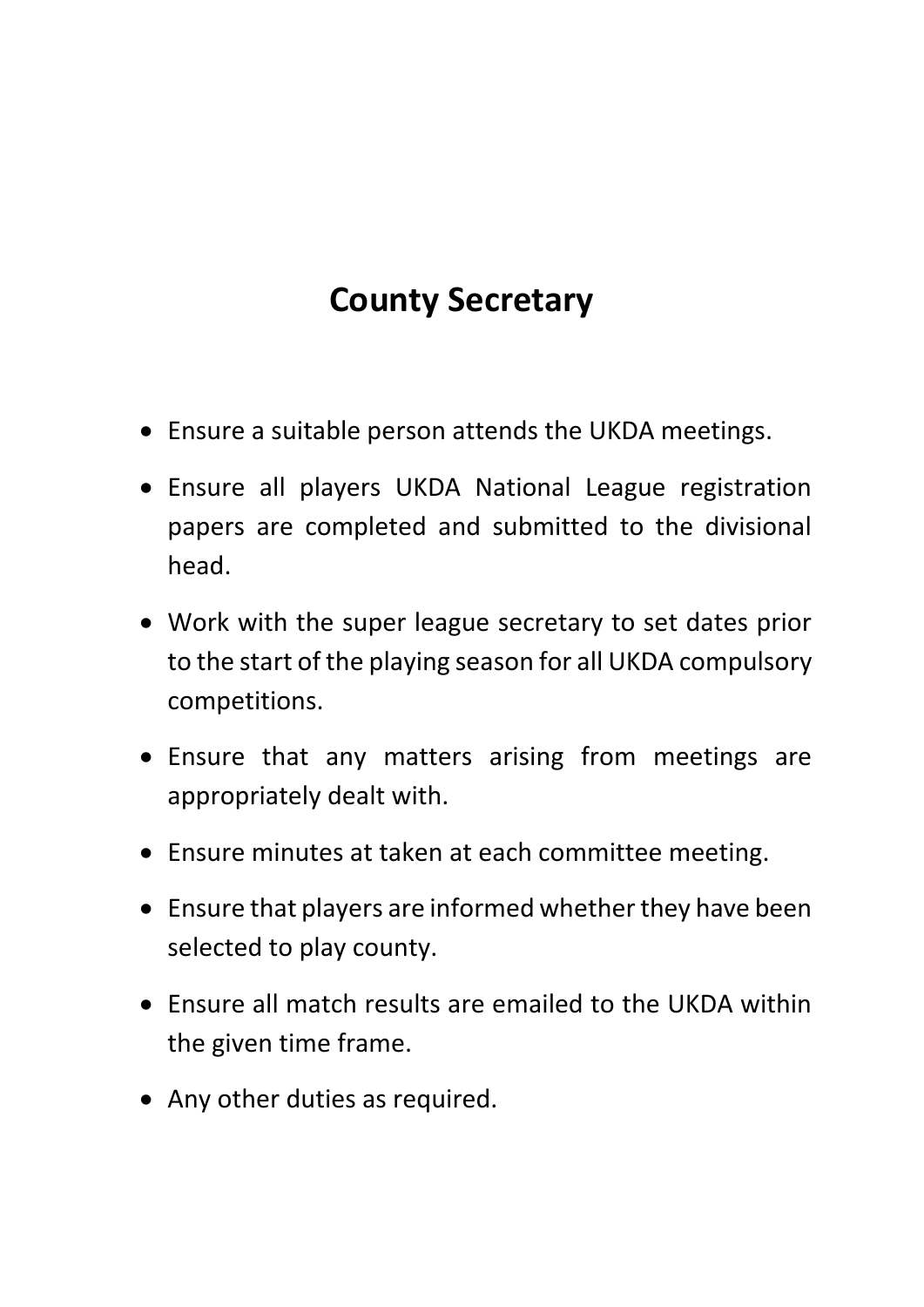### **Super League Secretary**

- The principal role of the super league secretary is to compile fixtures which are satisfactory to the smooth running of the super league for the duration of the season.
- To provide an up-to-date record of all the super league games including scores, averages, and league tables.
- Attend all committee meetings to provide updates on compliance with fixtures.
- Provide an up-to-date average table for the team selectors.
- Organise super league meetings with team captains when needed.
- Be responsible for the super league accounts.
- Produce a financial report at the AGM each year.
- Ensure all monies due are received.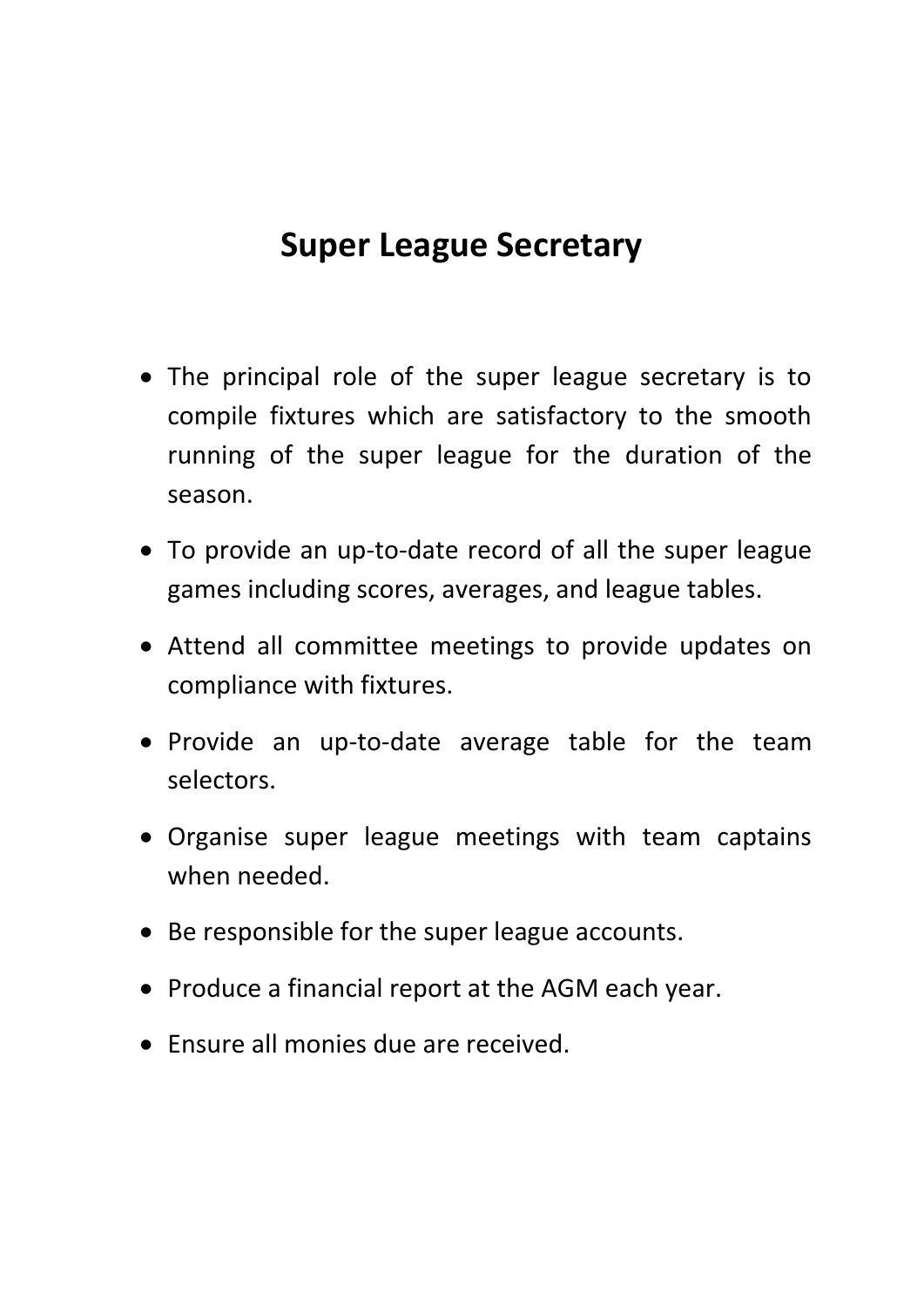### **Treasurer**

- Be responsible for all Northamptonshire County Darts Organisations accounts
- Ensure the committee are aware of the financial status of the county.
- Produce a financial report at the AGM each year.
- Ensure all monies due are received.
- Act as main signatory on all cheques.
- Liaise with all committee members.
- Any other duties as required.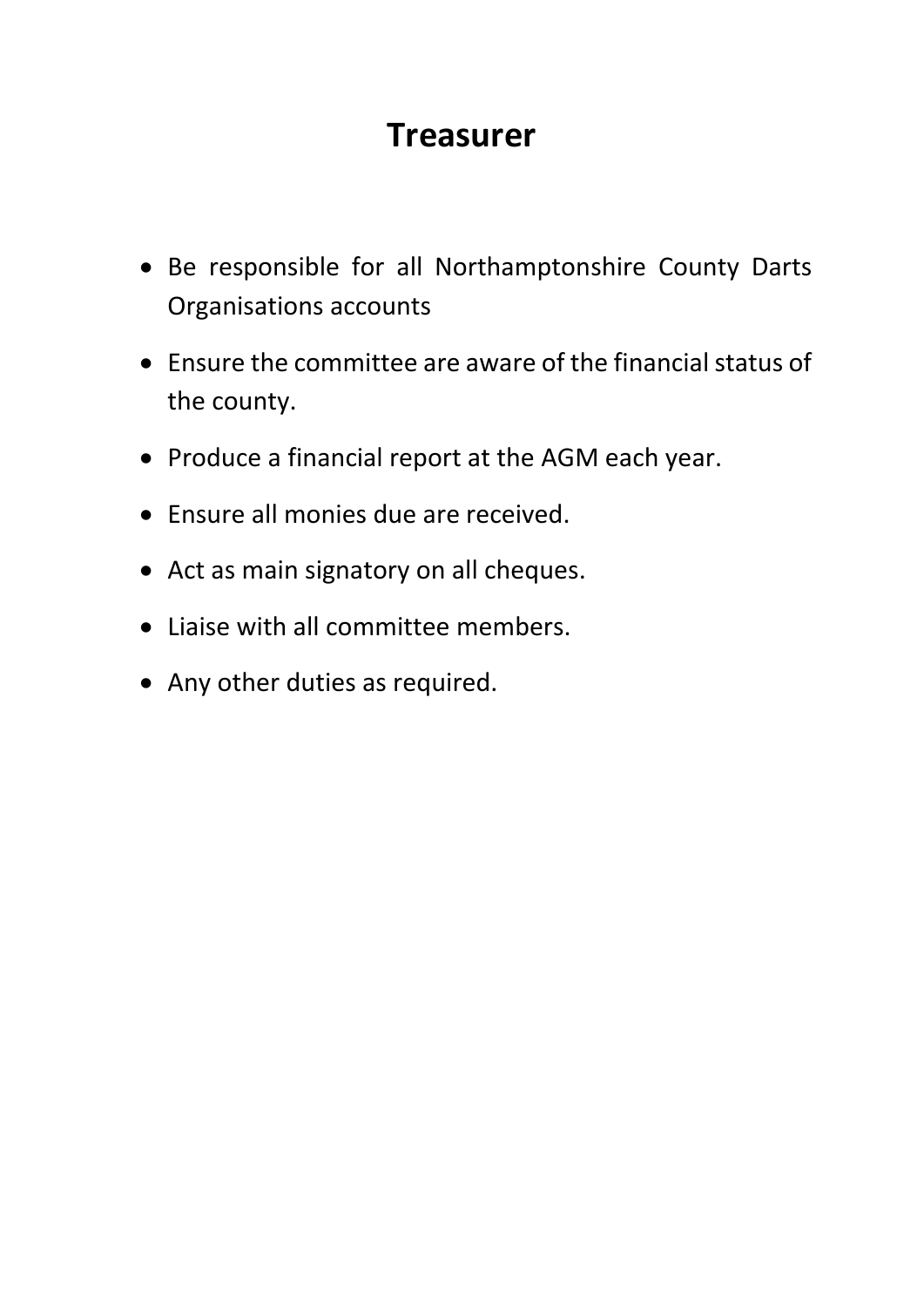### **Team Selectors (Men and Women)**

- Ensure that the team selection is done in a timely manner, giving time for the information to be distributed and passed onto the players by the county secretary.
- Ensure a member of the selection team is available to shake hands of the opponent team and their own players at the start and end of each game.
- Any other duties as required.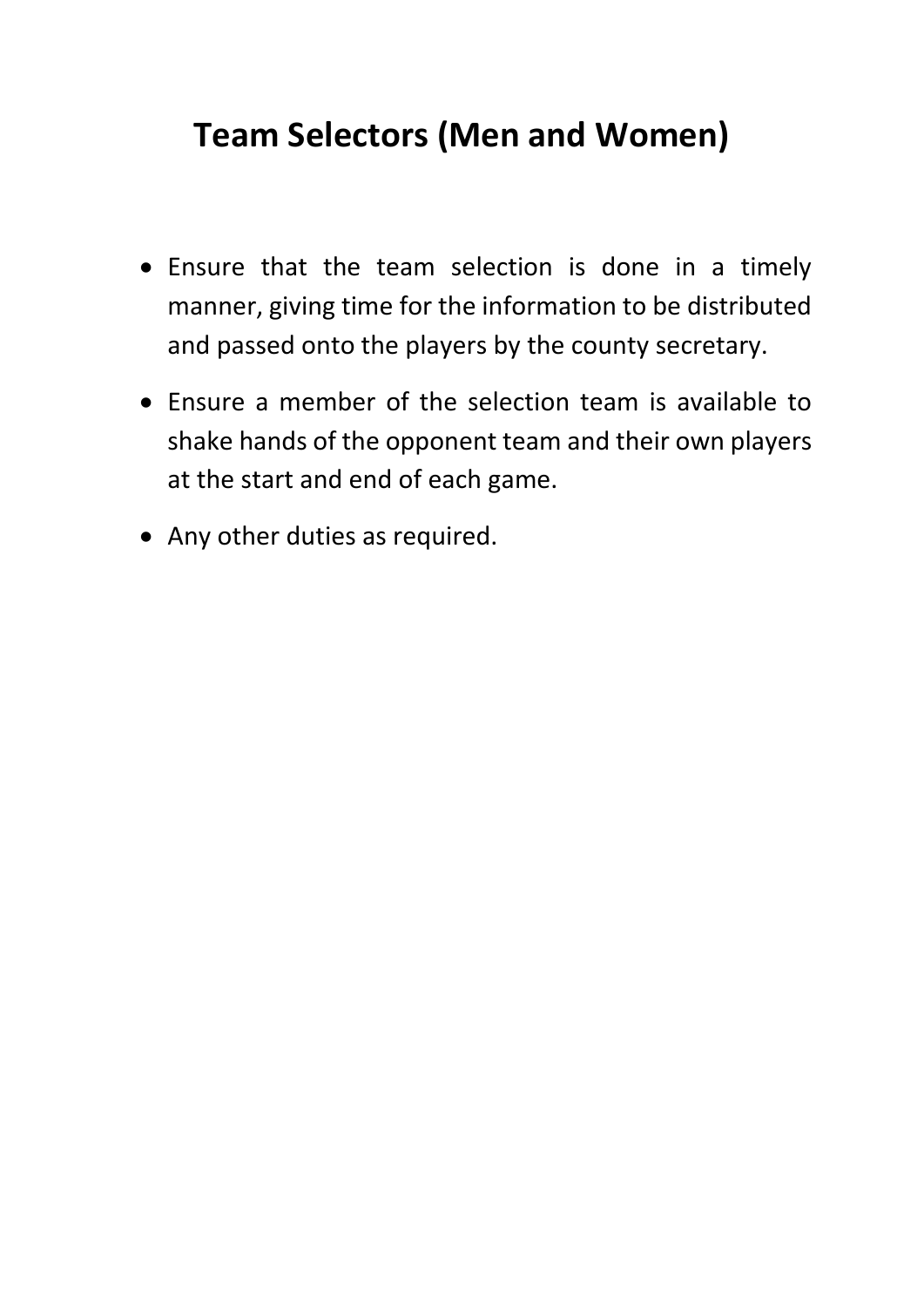## **General Committee Members**

- Attend all county matches.
- Assist in all county fund raising activities.
- Assist in organising and running competitions.
- Committee members are expected to attend all committee meetings.
- Any other duties as required.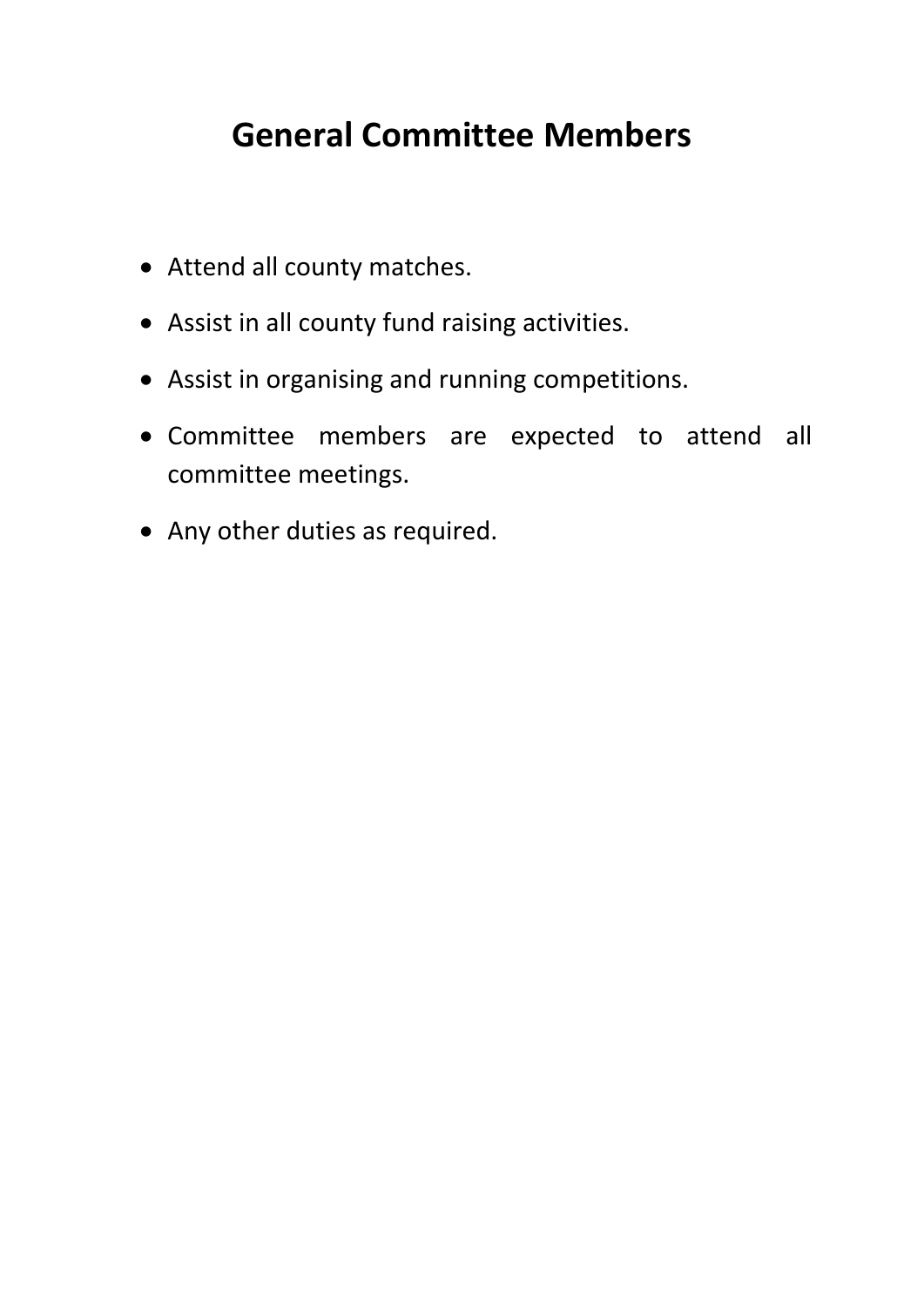# **Disciplinary Proceedings**

In the instance of an 'incident' occurring at a Northamptonshire County Darts function or darts event then the chairman shall be empowered to suspend that person from all Northamptonshire County Darts activities pending the result of a disciplinary hearing.

Such suspension shall be confirmed in writing to the person concerned and a date for the disciplinary hearing given.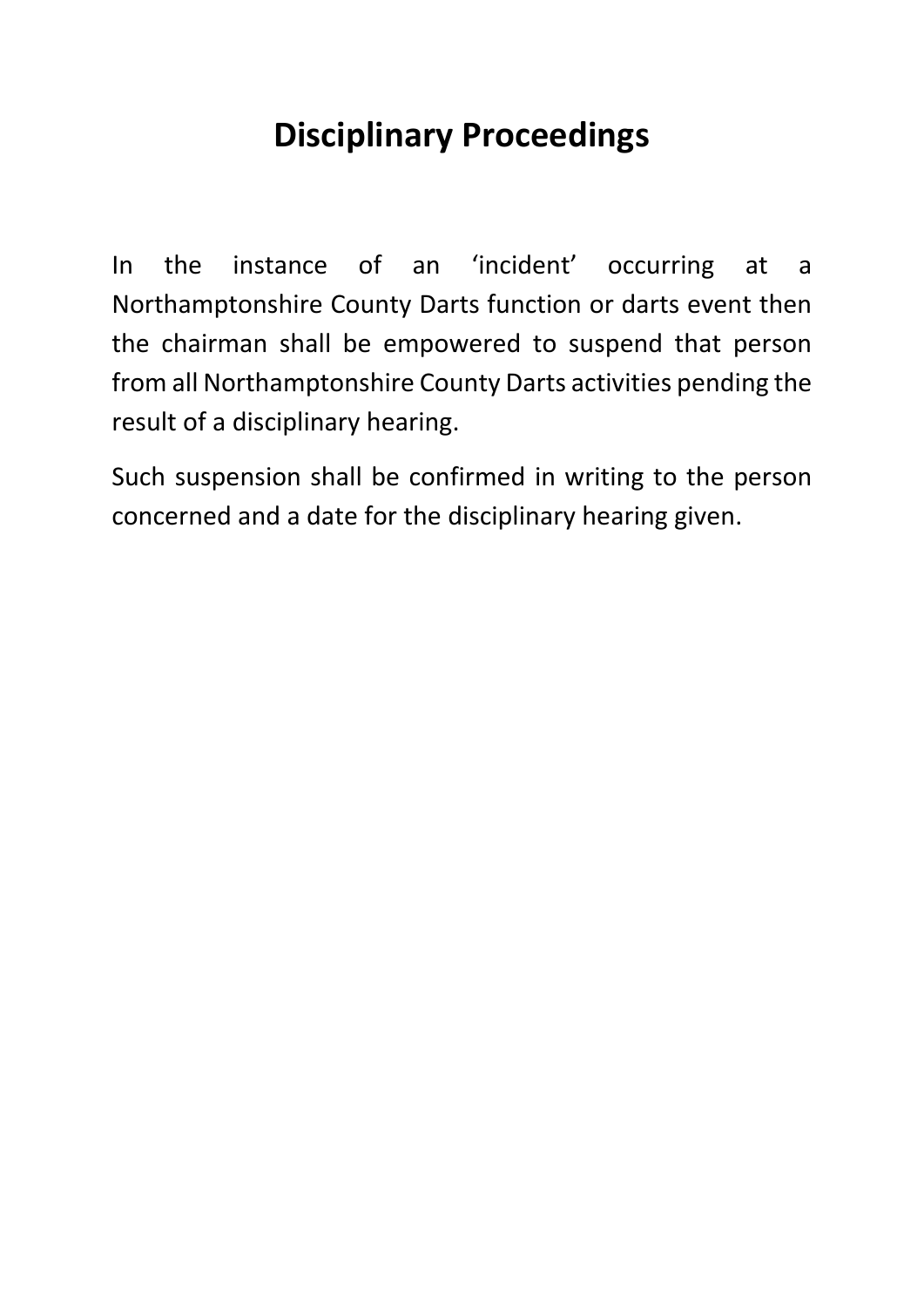#### **SOCIAL NETWORK / SOCIAL MEDIA SERVICES - NCDO DIS-CLAIMER**

Whilst the Northamptonshire County darts reserves the right to avail itself of the opportunities available on Social Networking and Social Media services such as Facebook, Twitter and others as deemed appropriate it hereby issues the following disclaimer

The NCDO is not responsible for content that third parties publish, post, upload, distribute, disseminate, or otherwise transmit via social media services.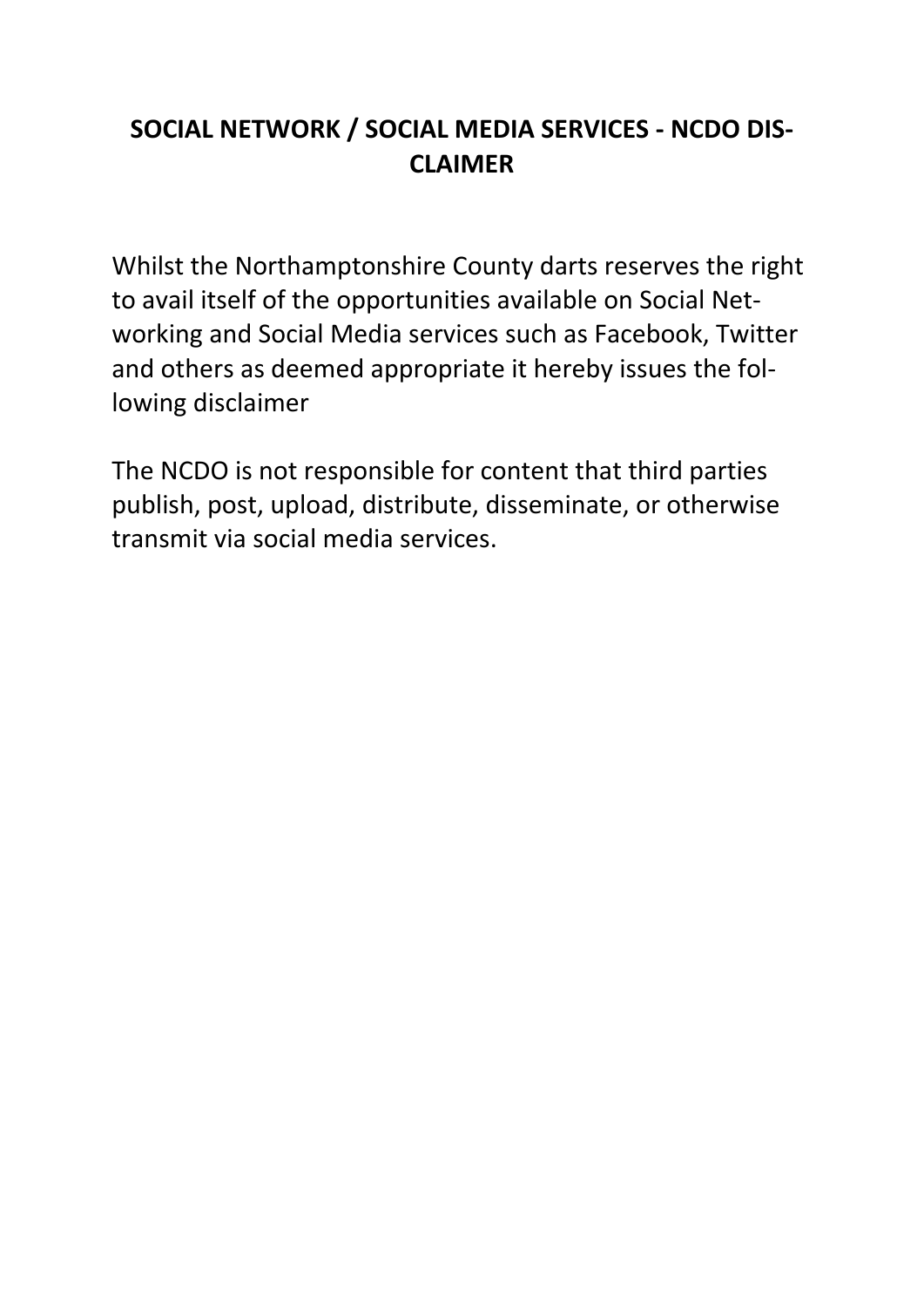#### **Northamptonshire County Darts Anti-Doping Policy**

Northamptonshire County Darts condemn the use of drugs in darts and are committed to the pursuit of clean sport. We follow the anti-doping rules as set out by the WDF.

Anyone found using or dealing drugs at county or super league venues will banned subject to a full investigation.

Doping in sport is cheating. It is fundamentally contrary to the spirit of the sport.

It is each Player's personal duty to ensure that no Prohibited Substance enters his or her body Accordingly, it is not necessary that intent, Fault, negligence or knowing Use on the Player's part be demonstrated in order to establish an antidoping rule violation.

It is sufficient that the Prohibited Substance was Used or Attempted to be Used for an anti-doping rule violation to be committed.

Drug testing kits will be available for use if needed.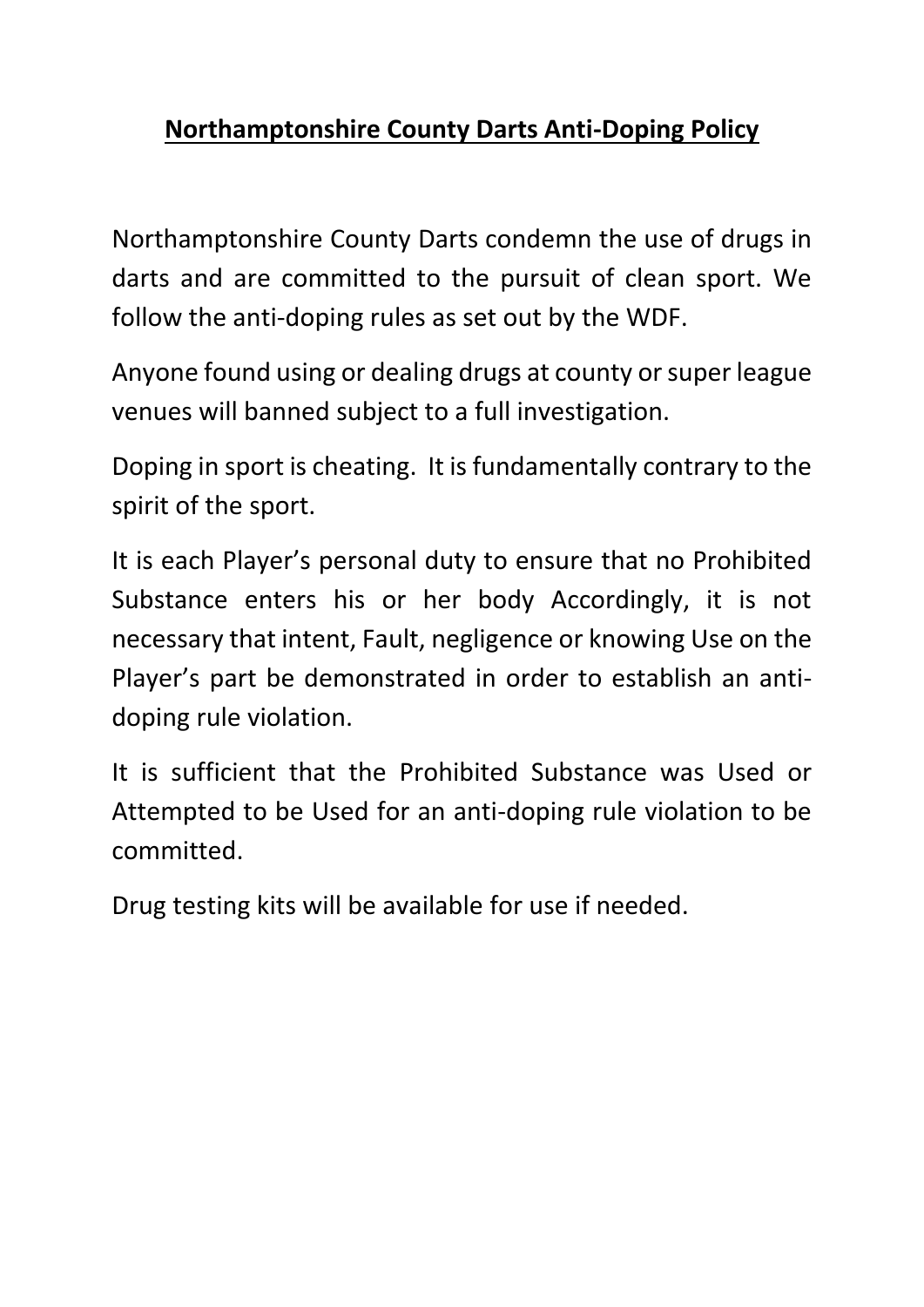## **Hotel Bookings**

If you require a hotel room for an away match, it is YOUR responsibility to ensure that the committee member taking the bookings knows your requirements.

Any person booking a hotel room will be liable for the full cost of the room weather they attend or not.

Any persons wishing to stay an additional night will not be subsidised by the NCDO.